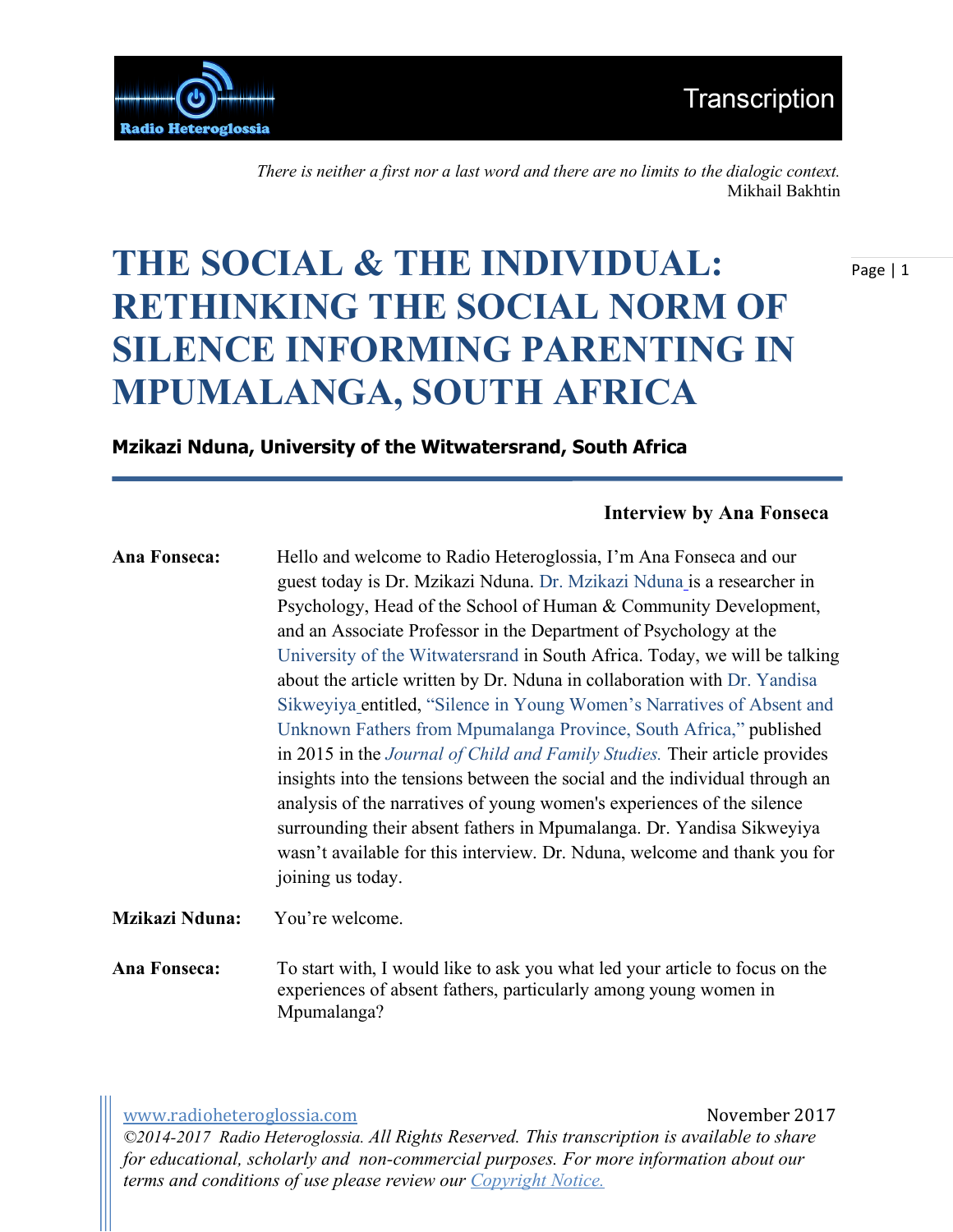Transcription



**Mzikazi Nduna:** Thank you Ana. That is a very good question. In South Africa, for a long time now, we have an increasing number of children who grow up without their fathers. Up to half of children in South Africa grow up in households where the biological father is not part of that household. In some cases, they know the father and they have a contact, but their father is not part of the same household. But in other cases, these children do not even know who their father is. The rate of absent fathers is highest in the Mpumalanga province. And that is how we got to choose to do this qualitative study in the Mpumalanga province. Up to 60 percent of young people in this province grow up without living in the same household as their biological father. Our research experience from South Africa also tells us that there are quite a number of studies that have focused on the relationship between a father and son. And, in the context of those scientific studies, the phenomenon of absent fathers for the boys is researched. However, there's very little that has been researched on the relationship between fathers and daughters. In particular, there really has not been research on young women's experiences of an absent father. That is located in a broader cultural phenomenon where the presence of the father is considered to be important for a boy, and the presence of the mother is considered to be important for a girl. But psychology tells us that, in fact, the presence of the father is also important for the girl. So, it's important for us to understand the experiences of young women who grow up without their fathers.

**Ana Fonseca:** Your article highlights the importance of considering societal family norms and the AIDS epidemic in South Africa as part of the broader context within which the problematic of absent fathers in Mpumalanga develops. I wonder if you can talk more about this.

**Mzikazi Nduna:** The society that we researched holds traditional social norms with high regard. These societal norms expect that young people will respect older people. And respect is demonstrated in a number of ways. In terms of the parenting approaches in this community, people tend to be authoritarian. This approach to parenting, given that respect is considered to be very important, can be a hindrance to communication between children and their parents. So, it is that societal norm where children are not afforded an opportunity, for example, to ask questions; and specially to ask questions that might be interpreted by older people as disrespectful. So, for example, if you're asking your mother about your absent father, you are in fact asking your mother about their sexual experience. It's not an

www.radioheteroglossia.com November 2017 *©2014-2017 Radio Heteroglossia. All Rights Reserved. This transcription is available to share for educational, scholarly and non-commercial purposes. For more information about our terms and conditions of use please review our Copyright Notice.*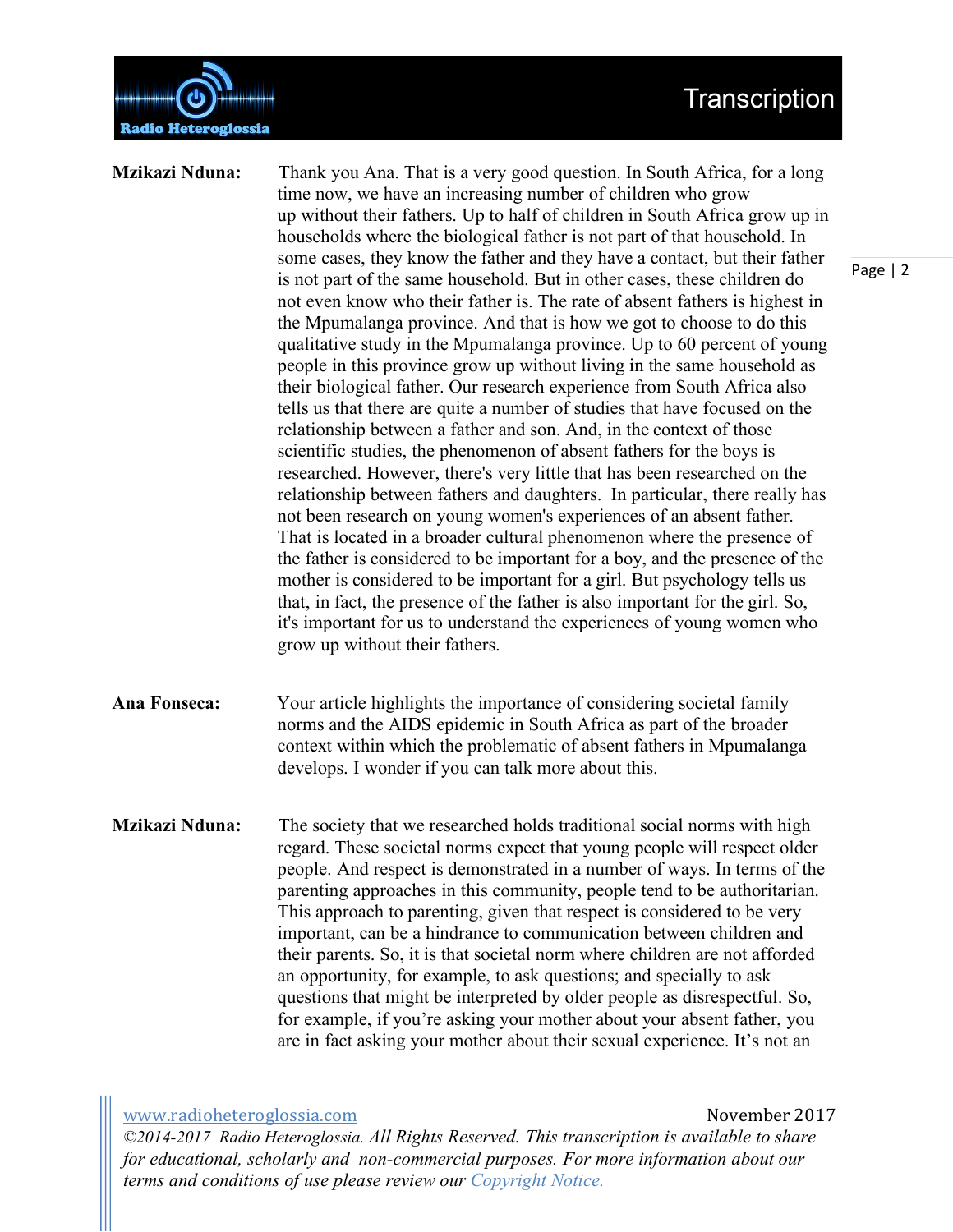## Transcription



easy conversation to have in the household, in a context to where parents do not necessarily talk about sexual relationships or romantic relationships with their children. So, it becomes a sticky point because, the children themselves that we interviewed feel inadequate to speak to their mothers and ask their mothers because of this norm. But also, the mothers themselves feel inadequate to talk to their children about this topic. So, it is both ways, and this is the because of this norm that in households young people and older people do not have a conversation, which is a two way process, around sex and sexuality. Also, in Mpumalanga, particularly where we conducted this study, this is a District in Mpumalanga, it's called the Gert Sibande District. Gert Sibande District has the highest prevalence of HIV/AIDS in this country, South Africa. Because the District has experienced a high mortality rates, male mortality rates, in South Africa right now we have the antiretroviral program. It has saved lives. However, before we started the anti-retroviral program in 2003, we had quite high male mortality rates that resulted from HIV and AIDS. Even now that we have the antiretroviral program rolled out, we still have quite high male mortality related to TB. TB remains our problem, and TB coexists with HIV. That leads to problems with the high mortality of men. And in this District, again, in the Gert Sibande, there's high levels of mobility because it is a migrant area because of the coal mines, for example, and men who move in and out of this particular District. That migration, access to men through employment that is available in this district, all of these are vectors for HIV infection; and that leads to problems with AID treatment and mortality. **Ana Fonseca:** Yeah, and I would assume that there is still a lot of stigma around AIDS

- and to talk about their fathers having died from AIDS.
- **Mzikazi Nduna:** Yes, there's still a lot of stigma around HIV/AIDS in South Africa. We have reduced the number of deaths from HIV. But in terms of gender, we found that we're saving women's lives more than we're saving men's lives. So, you are correct and I agree with you that, to some extent, there is the problem of even communicating about the cause of death when their father has died of HIV.
- **Ana Fonseca:** What would be the impact of the silence about their absent fathers, that these young women experience, in their society at large?

www.radioheteroglossia.com November 2017 *©2014-2017 Radio Heteroglossia. All Rights Reserved. This transcription is available to share for educational, scholarly and non-commercial purposes. For more information about our terms and conditions of use please review our Copyright Notice.*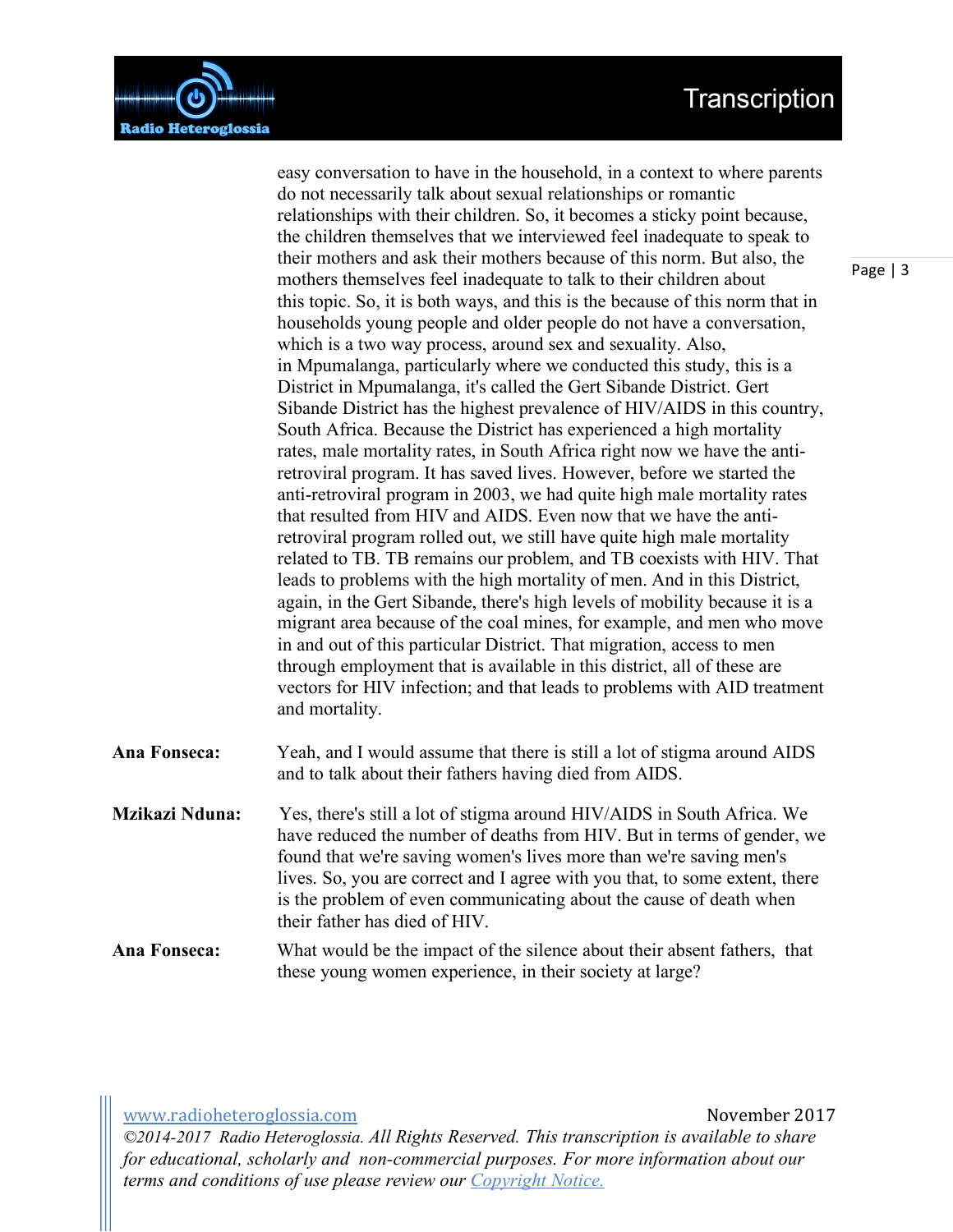

**Mzikazi Nduna:** Unanswered questions are a source of distress for young people. Young people would like to know. We do understand that parents have reasons to protect their children from knowing about their father. But from interviewing young people themselves, they tell us that they would like to know and answered questions result in distress. We know that distress is related to internalizing behaviors, it's related to substance use, it's related to depressive disorders. So, the mental health consequences of unanswered questions are quite problematic. Also, if there is a community that the social norm is around silence and not communicating about absent fathers, then that's what we call the "intergenerational transmission of silence." So, it does breed a communication pattern of avoidance. It teaches children that it's ok to not to tell. So, I think we need to break that silence.

**Ana Fonseca:** In your article, it is argued that basing a South African family policy on social norms, "can be problematic and oppressive if some of these norms are not serving the best interests of the child. For instance denial of pregnancy by men could be argued to be a norm in this society and so is not disclosing the identity of a child's father." Along these lines, later on in your article you argue that, "Avoiding disharmony and distressing the family is highly valued by these young women. However signs of unexpressed negative emotions such as anger, frustration, temper and distress associated with silence are reported here and elsewhere." These two arguments made in your article draw attention to the tension between the individual and the social by showing both the potential negative effects that certain social norms can have on individuals, and participants' conflicting narratives about their need to fulfill societal family expectations that encourage silence at the expense of their own individual feelings of repression and pain. I wonder if you can talk more about this tension between the social and the individual that is evident in the narratives of the participants of your study and the potential flaws that you notice in certain social norms that encourage silence among these women. And, how do you think such tension between the social and the individual can be conciliated in this context?

**Mzikazi Nduna:** Thanks Ana for that observation of this part of our findings. In this paper, we are arguing that the democratic shift in the country needs to guide parenting, rather than the nostalgic feelings of, "this is how to we do things as Africans." Because you find that parents want to hold old ways of doing things. For example, they want to hold to a phenomenon

www.radioheteroglossia.com **andiploted a commode to the control** November 2017 *©2014-2017 Radio Heteroglossia. All Rights Reserved. This transcription is available to share for educational, scholarly and non-commercial purposes. For more information about our terms and conditions of use please review our Copyright Notice.*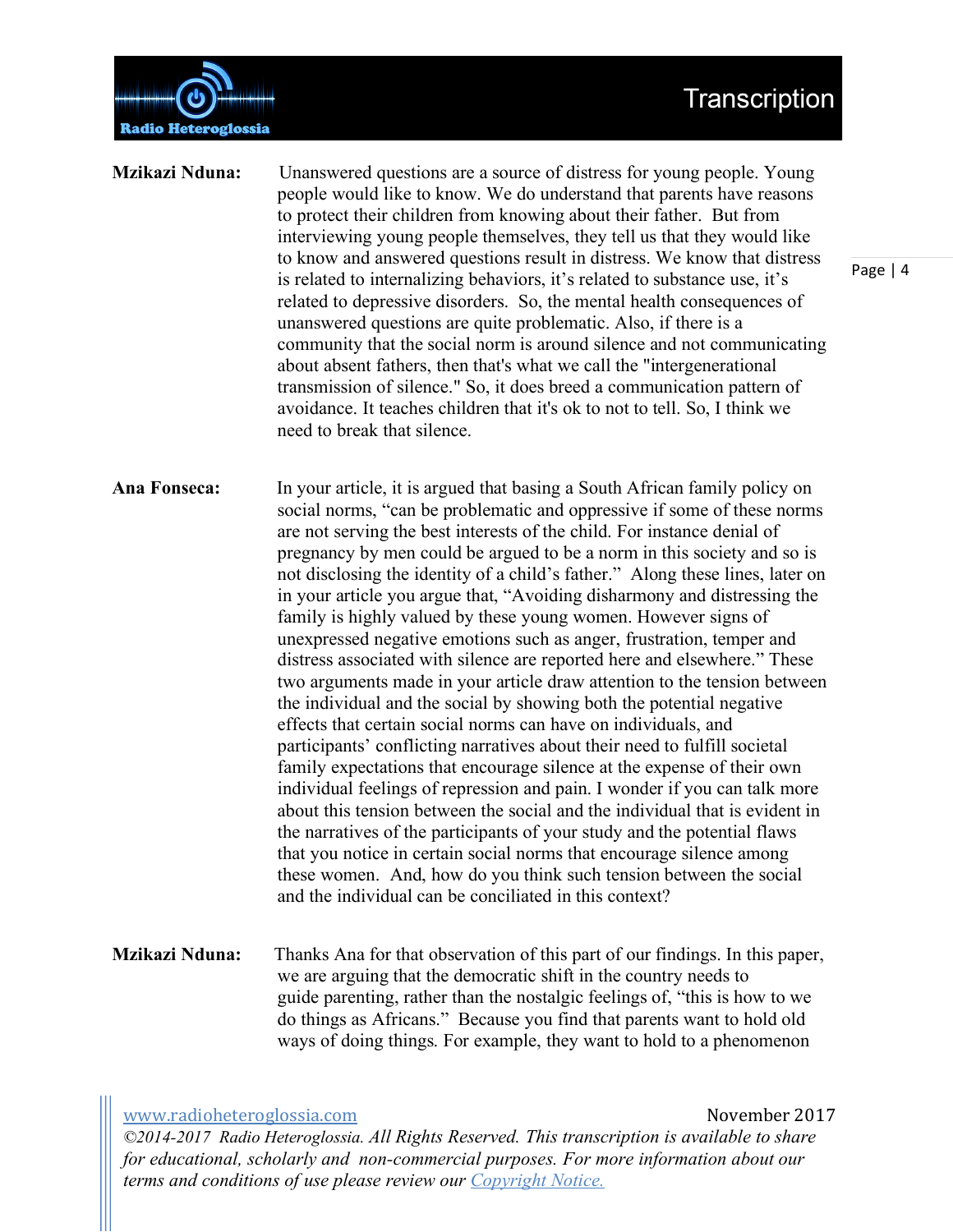## Transcription



called *intlawulo. Intlawulo* means payment. In this scenario, if a person has made someone pregnant, they should make a down payment to acknowledge the pregnancy in terms of money. If the person does not pay the money, it means that they have not officially acknowledged the pregnancy. Failure to officially acknowledge the pregnancy in this way might mean that, in particular the maternal grandmothers, may not allow their grandchild to see their father or to have a relationship with the father. Because they feel that they are owed something by the man who made their daughter pregnant. So, it is this shift that requires that we rethink our ways of doing things. If as a society we allow people to exist as individuals within the community and to be able to make choices as individuals whether to participate or not to participate in some of our customs, then that would allow people, for example, to not pay *intlawulo* but still have a relationship with the child. Because, on the other side, according to law, the father is obliged to pay private maintenance of the child. So, these are the individual-kinship tensions that we speak about in this part of our findings. In South Africa, for example, the National Department of Home Affairs has responded to this shift in social norms and, in 2013, they announced the introduction of the *unabridged birth certificate*. The unabridged birth certificate allows the mother to give all the details of the parents, both the mother's full details and the father's full details, on the birth certificates. We did not have that in South Africa, surprisingly. So, it's a new phenomenon. What it means is now we need to encourage the community to accept that this shift is supported by the official policy and that we need to implement this and disclose details of the father. Of course, when the father is known. So, I think these are some of the tensions and this is some of the ways in which as a country we can support the shift in social norms.

- **Ana Fonseca:** In addition to the policy approaches to address these tensions between the social and the individual, the old and the new, which you just described, and coming back to a point you made early on in our conversation, your article mentions the existence of an intergenerational conflict among young women and their elders and the need to create and equip older and younger people with a language that allow them to communicate and foster "intergenerational dialogues" about this problematic. How do you envision these intergenerational dialogues?
- **Mzikazi Nduna:** In this article, when we make the recommendation that we need to foster intergenerational dialogues we're talking of everyday conversations

### www.radioheteroglossia.com November 2017

*©2014-2017 Radio Heteroglossia. All Rights Reserved. This transcription is available to share for educational, scholarly and non-commercial purposes. For more information about our terms and conditions of use please review our Copyright Notice.*